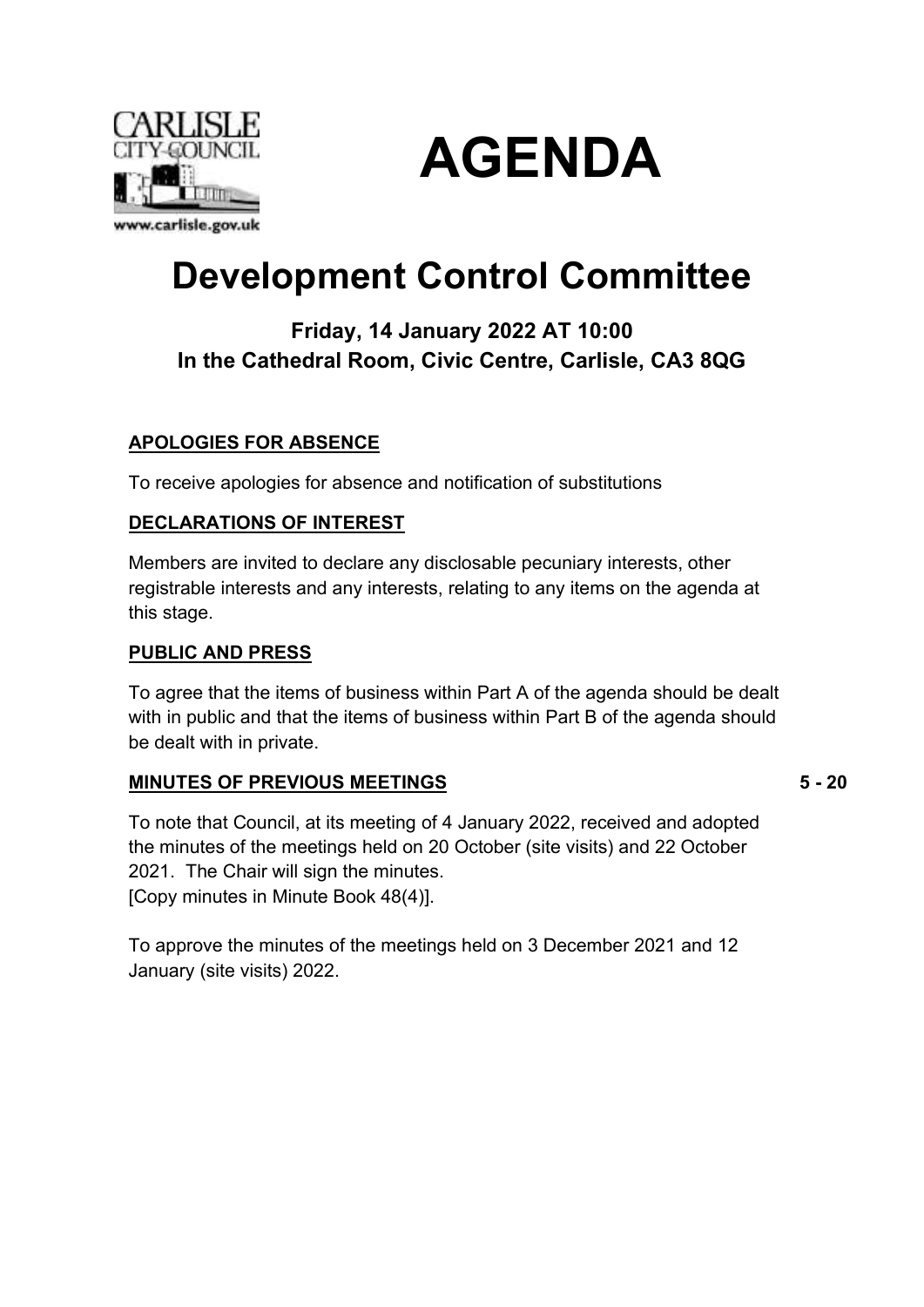# **PART A**

# **To be considered when the Public and Press are present**

# **A.1 CONTROL OF DEVELOPMENT AND ADVERTISING**

|               | To consider applications for:<br>(a) planning permission for proposed developments<br>(b) approval of detailed plans<br>(c) consents for display of advertisements. |                |
|---------------|---------------------------------------------------------------------------------------------------------------------------------------------------------------------|----------------|
|               | <b>Explanatory Notes</b>                                                                                                                                            | $21 -$<br>26   |
| $\mathbf 1$ . | Application 21/0449 - Land at Stonehouse Farm, Hayton, Brampton, CA8<br><b>9JE</b>                                                                                  | $27 -$<br>64   |
| 2.            | Application 21/0641 - Yew House, Sikeside, Kirklinton, Carlisle, CA6 6DR                                                                                            | $65 -$<br>84   |
| 3.            | Application 19/0244 - Land at field 3486, Monkhill Road, Moorhouse,<br><b>Carlisle</b>                                                                              | $85 -$<br>140  |
| 4.            | Application 21/0768 - 24 Hendersons Croft, Crosby on Eden, Carlisle, CA6<br><b>4QU</b>                                                                              | $141 -$<br>158 |
| 5.            | Application 21/0867 - Stoneleath, Burgh by Sands, Carlisle, CA5 6AX                                                                                                 | $159 -$<br>176 |
| 6.            | Application 21/0847 - Land adjacent to Shortdale Cottage, Tarraby Lane,<br>Tarraby, Carlisle, CA3 0JT                                                               | $177 -$<br>196 |